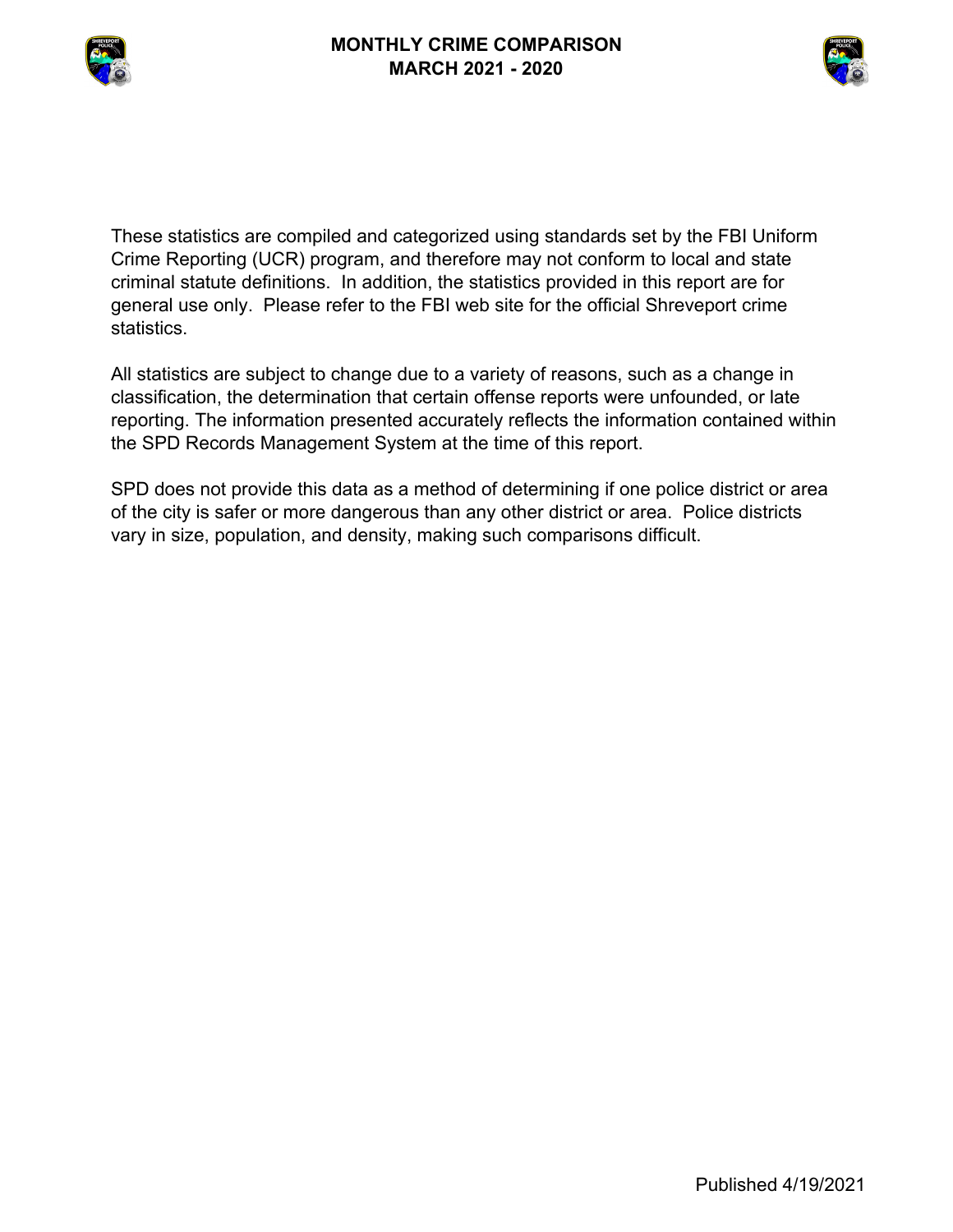| <b>MONTHLY CRIME COMPARISON</b>                                                           |             |                  |                          |                |                          |                   |  |  |  |  |  |  |  |
|-------------------------------------------------------------------------------------------|-------------|------------------|--------------------------|----------------|--------------------------|-------------------|--|--|--|--|--|--|--|
|                                                                                           |             |                  | <b>MARCH 2021 - 2020</b> |                |                          |                   |  |  |  |  |  |  |  |
|                                                                                           |             | <b>NUMBER OF</b> | <b>PERCENT OF</b>        |                | <b>NUMBER OF</b>         | <b>PERCENT OF</b> |  |  |  |  |  |  |  |
|                                                                                           |             | <b>OFFENSES</b>  | <b>INCREASE</b>          |                | <b>OFFENSES</b>          | <b>INCREASE</b>   |  |  |  |  |  |  |  |
| <b>TYPE OF</b>                                                                            |             | <b>MARCH</b>     | <b>OR</b>                | <b>YTD</b>     |                          | <b>OR</b>         |  |  |  |  |  |  |  |
| <b>CRIME</b>                                                                              | 2021        | 2020             | <b>DECREASE</b>          | 2021           | 2020                     | <b>DECREASE</b>   |  |  |  |  |  |  |  |
| <b>HOMICIDE</b>                                                                           | 11          | $\mathbf 1$      | 1000%                    | 22             | 10                       | 120%              |  |  |  |  |  |  |  |
| <b>MANSLAUGHTER</b>                                                                       | $\mathbf 0$ | 0                | <b>NA</b>                | 0              | 1                        | $-100%$           |  |  |  |  |  |  |  |
| <b>JUSTIFIED HOMICIDE</b>                                                                 | $\pmb{0}$   | 0                | <b>NA</b>                | $\mathbf 0$    | $\mathbf 0$              | <b>NA</b>         |  |  |  |  |  |  |  |
| <b>TOTAL HOMICIDE</b>                                                                     | 11          | 1                | 1000%                    | 22             | 11                       | 100%              |  |  |  |  |  |  |  |
| <b>RAPE</b>                                                                               |             |                  |                          |                |                          |                   |  |  |  |  |  |  |  |
| Forcible Rape                                                                             | 3           | 14               | $-79%$                   | 25             | 32                       | $-22%$            |  |  |  |  |  |  |  |
| <b>ROBBERY</b>                                                                            |             |                  |                          |                |                          |                   |  |  |  |  |  |  |  |
| Person Robbery                                                                            |             |                  |                          |                |                          |                   |  |  |  |  |  |  |  |
| Armed                                                                                     | 6           | 8                | $-25%$                   | 31             | 25                       | 24%               |  |  |  |  |  |  |  |
| Simple                                                                                    | 5           | 4                | 25%                      | 14             | 14                       | 0%                |  |  |  |  |  |  |  |
| <b>Total Person Robbery</b>                                                               | 11          | 12               | $-8%$                    | 45             | 39                       | 15%               |  |  |  |  |  |  |  |
| <b>Business Robbery</b>                                                                   |             |                  |                          |                |                          |                   |  |  |  |  |  |  |  |
| Armed                                                                                     | 1           | 1                | 0%                       | 14             | 7                        | 100%              |  |  |  |  |  |  |  |
| Simple                                                                                    | 0           | $\overline{c}$   | $-100%$                  | $\overline{2}$ | $\overline{\mathcal{A}}$ | $-50%$            |  |  |  |  |  |  |  |
| <b>Total Business Robbery</b>                                                             | 1           | 3                | $-67%$                   | 16             | 11                       | 45%               |  |  |  |  |  |  |  |
| <b>TOTAL ROBBERY</b>                                                                      | 12          | 15               | $-20%$                   | 61             | 50                       | 22%               |  |  |  |  |  |  |  |
| <b>AGGRAVATED ASSAULT/</b>                                                                |             |                  |                          |                |                          |                   |  |  |  |  |  |  |  |
| <b>BATTERY</b>                                                                            | 104         | 76               | 37%                      | 288            | 238                      | 21%               |  |  |  |  |  |  |  |
| <b>BURGLARY</b>                                                                           |             |                  |                          |                |                          |                   |  |  |  |  |  |  |  |
| Residential                                                                               | 69          | 80               | $-14%$                   | 204            | 268                      | $-24%$            |  |  |  |  |  |  |  |
| <b>Business</b>                                                                           | 27          | 24               | 13%                      | 88             | 102                      | $-14%$            |  |  |  |  |  |  |  |
| <b>TOTAL</b>                                                                              | 96          | 104              | $-8%$                    | 292            | 370                      | $-21%$            |  |  |  |  |  |  |  |
| <b>THEFT</b>                                                                              |             |                  |                          |                |                          |                   |  |  |  |  |  |  |  |
| <b>Purse Snatching</b>                                                                    | 1           | 1                | 0%                       | 1              | $\overline{2}$           | $-50%$            |  |  |  |  |  |  |  |
| Shoplifting                                                                               | 72          | 154              | $-53%$                   | 317            | 499                      | $-36%$            |  |  |  |  |  |  |  |
| <b>Theft from Business</b>                                                                | 23          | 23               | 0%                       | 63             | 69                       | $-9%$             |  |  |  |  |  |  |  |
| <b>Theft from Residence</b>                                                               | 81          | 100              | $-19%$                   | 242            | 296                      | $-18%$            |  |  |  |  |  |  |  |
| Auto Accessory Theft                                                                      | 30          | 43               | $-30%$                   | 109            | 114                      | $-4%$             |  |  |  |  |  |  |  |
| Theft from Auto                                                                           | 124         | 92               | 35%                      | 407            | 514                      | $-21%$            |  |  |  |  |  |  |  |
| <b>Other Thefts</b>                                                                       | 81          | 77               | 5%                       | 204            | 220                      | $-7%$             |  |  |  |  |  |  |  |
| <b>TOTAL</b>                                                                              | 412         | 490              | $-16%$                   | 1,343          | 1,714                    | $-22%$            |  |  |  |  |  |  |  |
| <b>AUTO THEFT</b>                                                                         | 76          | 41               | 85%                      | 204            | 162                      | 26%               |  |  |  |  |  |  |  |
| <b>GRAND TOTAL</b>                                                                        | 714         | 741              | $-4%$                    | 2,235          | 2,577                    | $-13%$            |  |  |  |  |  |  |  |
| <b>VIOLENT CRIME INDEX</b><br>(Homicide, Rape, Robbery and<br>Aggravated Assault/Battery) | 130         | 106              | 23%                      | 396            | 331                      | 20%               |  |  |  |  |  |  |  |

584 635 -8% 1,839 2,246 -18% **PROPERTY CRIME INDEX**  (Burglary, Theft and Auto Theft)

*FBI NUMBERS MAINTAINED ON THE FBI UCR WEB SITE DO NOT REFLECT JUSTIFIED HOMICIDES*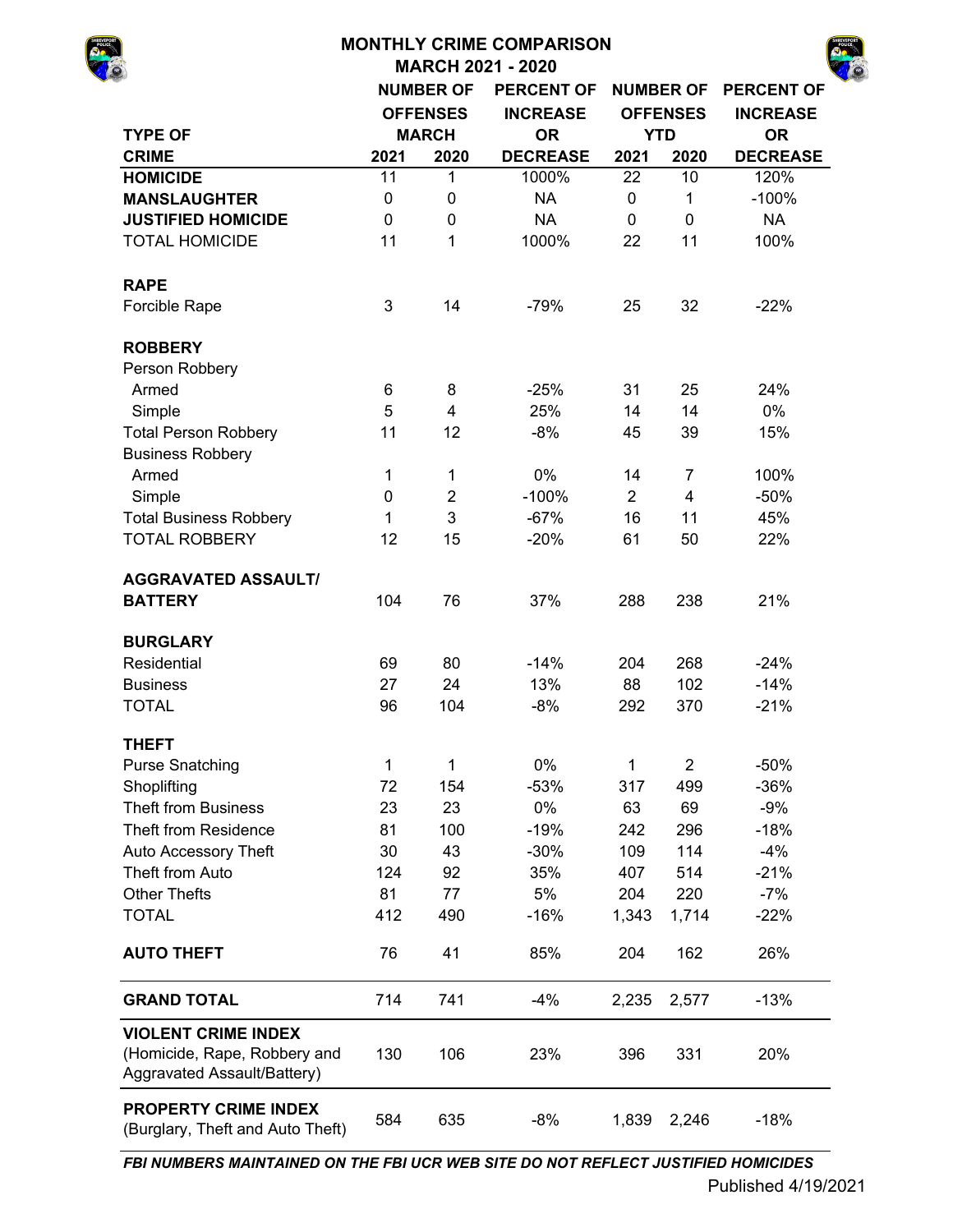

# **REPORTED OFFENSESMARCH 2021**



- **1. Martin Luther King Jr. Drive area, North Highland, West Cooper Road, Lakeview, Hearne Extension, Agurs area north of Hearne**
- **2. Freestate, Cherokee Park, Dixie Highway, Agurs area south of Hearne, Downtown area west of Market**
- **3. Allendale, Ledbetter Heights**
- **4. Highland, Stoner Hill**
- **5. Anderson Island, Dixie Garden, Shreve Island, Broadmoor, Waterside, South Highland, Cedar Grove area north of 70th**
- **6. Cedar Grove area south of 70th and east of I-49, South Broadmoor, Town South/Spring Lake, East Ridge, Huckleberry Ridge, Suburban Acres, Wallace Lake, Robson Plantation**
- **7. Allendale, Lakeside, Queensborough, St Vincent/Ingleside area west of Hearne, Werner Park, Caddo Heights**
- **8. South Lakeshore, Country Club, Mooretown**
- **9. Shorewood Hills, Yarborough, Western Hills, Huntington Park, Reisor, Fox Crossing**
- **10. St Vincent/Ingleside area east of Hearne, Caddo Heights**
- **11. Sunset Acres, Hollywood, Cedar Grove area west of I-49**
- **12. Garden Valley, Cargill Park, Pinecroft, Hyde Park, Brookwood, Southwood, Suburban Acres, Summergrove, Southern Hills, East Ridge**
- **13. Riverfront, Entertainment District, Downtown area east of Market**

**DISTRICTS**

| <b>SELECTED OFFENSES</b>  | #1             | #2             | #3             | #4             | #5           | #6             | #7             | #8             | #9           | #10            | #11            | #12            | #13            | <b>Total</b> |
|---------------------------|----------------|----------------|----------------|----------------|--------------|----------------|----------------|----------------|--------------|----------------|----------------|----------------|----------------|--------------|
| <b>HOMICIDE</b>           |                | 0              | 1              |                | 1            | $\mathbf 0$    | $\overline{2}$ | $\overline{2}$ | $\Omega$     | $\overline{2}$ |                | $\Omega$       | $\Omega$       | 11           |
| <b>MANSLAUGHTER</b>       | 0              | 0              | $\mathbf 0$    | $\Omega$       | $\Omega$     | $\mathbf 0$    | 0              | 0              | $\mathbf 0$  | $\Omega$       | 0              | $\mathbf 0$    | 0              | $\mathbf{0}$ |
| <b>JUSTIFIED HOMICIDE</b> | 0              | 0              | $\mathbf 0$    | $\Omega$       | $\mathbf 0$  | $\mathbf 0$    | $\mathbf 0$    | 0              | $\mathbf{0}$ | $\mathbf{0}$   | 0              | $\mathbf 0$    | $\Omega$       | 0            |
| <b>RAPE</b>               | $\mathbf{0}$   | 0              | $\mathbf{0}$   |                |              | 1              | 0              | 0              | $\Omega$     | $\Omega$       | 0              | $\mathbf 0$    | $\Omega$       | 3            |
| <b>PERSON ROBBERY</b>     | $\overline{2}$ | 0              | $\overline{2}$ | $\Omega$       | $\mathbf 0$  | 1              | 3              |                | $\Omega$     |                |                | $\Omega$       | $\Omega$       | 11           |
| <b>BUSINESS ROBBERY</b>   | $\mathbf{0}$   | 0              | $\mathbf{0}$   | $\Omega$       | $\mathbf{0}$ | $\mathbf{0}$   | $\mathbf{0}$   | 0              |              | $\Omega$       | $\Omega$       | $\mathbf 0$    | 0              | 1            |
| <b>AGGRAVATED BATTERY</b> | 6              | 3              | $\mathbf{0}$   | 8              | 2            | 5              | 5              | 5              |              | 5              | 6              | $\overline{2}$ | $\overline{2}$ | 50           |
| <b>AGGRAVATED ASSAULT</b> | 5              | 1              | 4              | 3              | 5            | 4              | 3              | 5              | 6            | 4              | $\overline{7}$ | 6              |                | 54           |
| <b>RESIDENCE BURGLARY</b> | 3              | 3              | $\overline{2}$ | 10             | 10           | 6              | 8              | 5              | 8            | 6              | 3              | 5              | $\Omega$       | 69           |
| <b>BUSINESS BURGLARY</b>  | $\Omega$       | $\overline{2}$ | 8              | 4              |              | 1              | $\Omega$       | 0              | 4            | $\Omega$       | 0              | $\overline{7}$ | $\Omega$       | 27           |
| <b>PURSE SNATCHING</b>    | 0              | 0              | $\mathbf{0}$   |                | $\Omega$     | $\mathbf{0}$   | $\Omega$       | 0              | $\mathbf 0$  | $\Omega$       | 0              | $\mathbf 0$    | 0              | 1            |
| <b>SHOPLIFTING</b>        | 6              | 0              | $\mathbf{0}$   | 4              | 13           | 20             | 3              | $\overline{2}$ | 4            | 4              | 4              | 12             | $\Omega$       | 72           |
| THEFT FROM BUSINESS       |                | 0              | $\mathbf 0$    | 2              |              | 6              | 2              | $\overline{2}$ | 5            | $\Omega$       |                | 3              | $\Omega$       | 23           |
| THEFT FROM RESIDENCE      |                | $\overline{2}$ | 4              | $\overline{7}$ | 10           | $\overline{2}$ | 10             | 11             | 9            | 3              | 10             | 12             | $\Omega$       | 81           |
| <b>AUTO ACC. THEFT</b>    | 2              | $\mathbf 0$    | 1              | 3              | 3            | 1              | 3              | 4              | 5            |                | 3              | $\overline{4}$ | $\Omega$       | 30           |
| THEFT FROM AUTO           | 4              | 4              | 4              | 9              | 23           | 6              | 11             | 8              | 20           | 7              | $\overline{7}$ | 16             | 5              | 124          |
| THEFT GENERAL             | 8              | 3              | 5              | $\overline{ }$ | 6            | $\overline{7}$ | 3              | 5              | 12           | 6              | 8              | 8              | 3              | 81           |
| <b>AUTO THEFT</b>         | 3              | 4              | 4              | 13             | 12           | $\overline{2}$ | 3              | 9              | 5            | 3              | 5              | 13             | 0              | 76           |
| <b>TOTALS</b>             | 42             | 22             | 35             | 73             | 88           | 62             | 56             | 59             | 80           | 42             | 56             | 88             | 11             | 714          |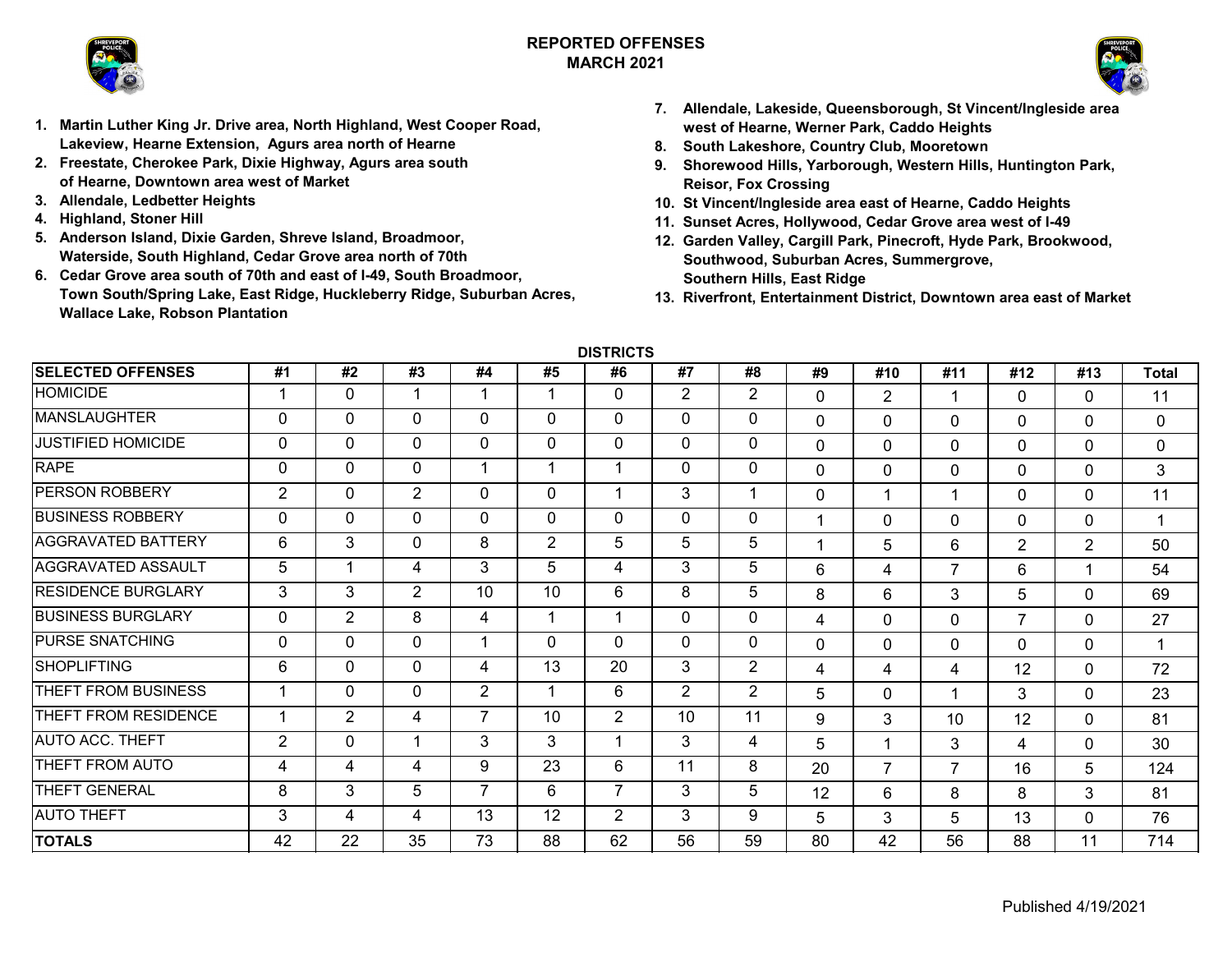# **REPORTED OFFENSESJANUARY - MARCH 2021**



**1. Martin Luther King Jr. Drive area, North Highland, West Cooper Road, Lakeview, Hearne Extension, Agurs area north of Hearne**

- **2. Freestate, Cherokee Park, Dixie Highway, Agurs area south of Hearne, Downtown area west of Market**
- **3. Allendale, Ledbetter Heights**
- **4. Highland, Stoner Hill**
- **5. Anderson Island, Dixie Garden, Shreve Island, Broadmoor, Waterside, South Highland, Cedar Grove area north of 70th**
- **6. Cedar Grove area south of 70th and east of I-49, South**

**Broadmoor, Town South/Spring Lake, East Ridge, Huckleberry Ridge, Suburban Acres, Wallace Lake, Robson Plantation** 

**7. Allendale, Lakeside, Queensborough, St** 

**Vincent/Ingleside area west of Hearne, Werner Park, Caddo Heights**

**8. South Lakeshore, Country Club, Mooretown**

**9. Shorewood Hills, Yarborough, Western Hills,** 

**Huntington Park, Reisor, Fox Crossing**

- **10. St Vincent/Ingleside area east of Hearne, Caddo Heights**
- **11. Sunset Acres, Hollywood, Cedar Grove area west of I-49**
- **12. Garden Valley, Cargill Park, Pinecroft, Hyde Park, Brookwood, Southwood, Suburban Acres, Summergrove, Southern Hills, East Ridge**

**13. Riverfront, Entertainment District, Downtown area east of Market**

|                           |     |    |                |          |          | ט ו טווע |                |          |          |     |     |          |                |              |  |  |  |  |  |  |
|---------------------------|-----|----|----------------|----------|----------|----------|----------------|----------|----------|-----|-----|----------|----------------|--------------|--|--|--|--|--|--|
| <b>SELECTED OFFENSES</b>  | #1  | #2 | #3             | #4       | #5       | #6       | #7             | #8       | #9       | #10 | #11 | #12      | #13            | <b>Total</b> |  |  |  |  |  |  |
| <b>HOMICIDE</b>           | 1   | 0  |                | 2        | 3        | 0        | 4              | 4        |          | 5   | 1   | 0        | 0              | 22           |  |  |  |  |  |  |
| <b>MANSLAUGHTER</b>       | 0   | 0  | 0              | 0        | 0        | 0        | 0              | $\Omega$ | 0        | 0   | 0   | $\Omega$ | 0              | 0            |  |  |  |  |  |  |
| <b>JUSTIFIED HOMICIDE</b> | 0   | 0  | 0              | $\Omega$ | $\Omega$ | 0        | 0              | $\Omega$ | 0        | 0   | 0   | 0        | $\Omega$       | 0            |  |  |  |  |  |  |
| <b>RAPE</b>               |     | 1  | 1              | 3        | 3        | 2        | $\overline{2}$ | 2        | 5        | 2   | 1   | 2        | 0              | 25           |  |  |  |  |  |  |
| <b>PERSON ROBBERY</b>     | 3   | 0  | 5              | 1        | 3        | 2        | 6              | 8        | 4        | 4   | 6   | 2        | 1              | 45           |  |  |  |  |  |  |
| <b>BUSINESS ROBBERY</b>   | 1   | 0  | 0              | 1        | 3        | 0        | $\Omega$       | 3        | 5        | 0   | 3   | 0        | 0              | 16           |  |  |  |  |  |  |
| <b>AGGRAVATED BATTERY</b> | 9   | 4  | 4              | 11       | 10       | 12       | 18             | 10       | 3        | 16  | 15  | 10       | 4              | 126          |  |  |  |  |  |  |
| AGGRAVATED ASSAULT        | 10  | 3  | 6              | 11       | 19       | 12       | 14             | 17       | 13       | 14  | 22  | 19       | 2              | 162          |  |  |  |  |  |  |
| <b>RESIDENCE BURGLARY</b> | 9   | 5  | 7              | 25       | 44       | 11       | 20             | 14       | 18       | 15  | 11  | 25       | 0              | 204          |  |  |  |  |  |  |
| <b>BUSINESS BURGLARY</b>  | 1   | 5  | 14             | 13       | 5        | 5        | 3              | 3        | 9        | 7   | 8   | 15       | 0              | 88           |  |  |  |  |  |  |
| <b>PURSE SNATCHING</b>    | 0   | 0  | 0              | 1        | 0        | 0        | $\Omega$       | $\Omega$ | $\Omega$ | 0   | 0   | $\Omega$ | $\Omega$       | 1            |  |  |  |  |  |  |
| <b>SHOPLIFTING</b>        | 17  | 7  | 1              | 13       | 50       | 73       | 9              | 5        | 35       | 6   | 14  | 87       | 0              | 317          |  |  |  |  |  |  |
| THEFT FROM BUSINESS       | 3   | 2  | 1              | 4        | 10       | 10       | 2              | 4        | 8        | 3   | 8   | 6        | 2              | 63           |  |  |  |  |  |  |
| THEFT FROM RESIDENCE      | 5   | 6  | 10             | 23       | 37       | 17       | 20             | 25       | 23       | 11  | 30  | 33       | $\overline{2}$ | 242          |  |  |  |  |  |  |
| <b>AUTO ACC. THEFT</b>    | 4   | 10 | $\overline{2}$ | 4        | 10       | 15       | 7              | 8        | 16       | 8   | 8   | 16       |                | 109          |  |  |  |  |  |  |
| THEFT FROM AUTO           | 10  | 10 | 10             | 27       | 73       | 42       | 26             | 27       | 80       | 16  | 13  | 58       | 15             | 407          |  |  |  |  |  |  |
| <b>THEFT GENERAL</b>      | 13  | 9  | 10             | 17       | 24       | 18       | 7              | 12       | 30       | 8   | 19  | 27       | 10             | 204          |  |  |  |  |  |  |
| <b>AUTO THEFT</b>         | 14  | 6  | 10             | 29       | 25       | 11       | 9              | 18       | 18       | 10  | 16  | 37       | 1              | 204          |  |  |  |  |  |  |
| <b>TOTALS</b>             | 101 | 68 | 82             | 185      | 319      | 230      | 147            | 160      | 268      | 125 | 175 | 337      | 38             | 2,235        |  |  |  |  |  |  |

**DISTRICTS**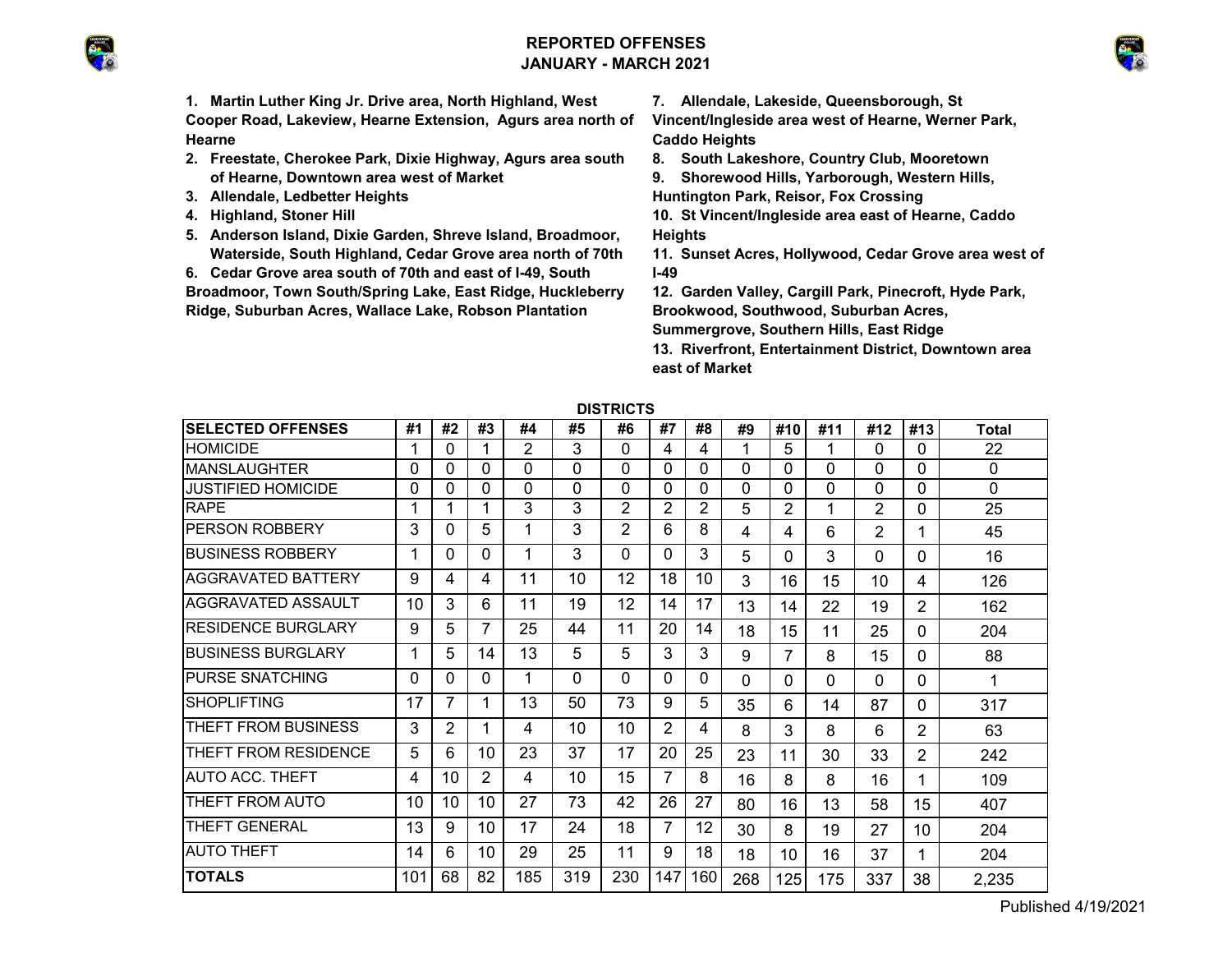



| $\ddot{\bullet}$            |                |                   |            | <b>MARCH 2021</b> |                   |            |                         |           |            |                |             |            |                |              |            |
|-----------------------------|----------------|-------------------|------------|-------------------|-------------------|------------|-------------------------|-----------|------------|----------------|-------------|------------|----------------|--------------|------------|
| <b>River</b>                |                | <b>District 1</b> | ℅          |                   | <b>District 2</b> | $\%$       | <b>District 3</b>       |           | $\%$       |                | District 13 | $\%$       |                | <b>TOTAL</b> | %          |
| <b>CRIME</b>                | 2021           | 2020              | <b>CHG</b> | 2021              | 2020              | <b>CHG</b> |                         | 2021 2020 | <b>CHG</b> |                | 2021 2020   | <b>CHG</b> | 2021           | 2020         | <b>CHG</b> |
| Homicide                    |                | 0                 | <b>NA</b>  | 0                 |                   | $-100%$    |                         | 0         | <b>NA</b>  | $\Omega$       | 0           | <b>NA</b>  | $\overline{2}$ |              | 100%       |
| Manslaughter                | 0              | 0                 | <b>NA</b>  | 0                 | 0                 | <b>NA</b>  | 0                       | 0         | <b>NA</b>  | 0              | 0           | <b>NA</b>  | 0              | 0            | <b>NA</b>  |
| <b>Justified Homicide</b>   | 0              | 0                 | <b>NA</b>  | 0                 | 0                 | <b>NA</b>  | 0                       | 0         | <b>NA</b>  | $\Omega$       | 0           | <b>NA</b>  | 0              | 0            | <b>NA</b>  |
| Rape                        | 0              | 0                 | <b>NA</b>  | 0                 | 0                 | <b>NA</b>  | 0                       |           | $-100%$    | $\Omega$       | 0           | <b>NA</b>  | 0              |              | $-100%$    |
| Person Robbery              | $\overline{2}$ | 0                 | <b>NA</b>  | 0                 | 0                 | <b>NA</b>  | $\overline{2}$          |           | 100%       | 0              |             | $-100%$    | 4              | 2            | 100%       |
| <b>Business Robbery</b>     | 0              | 0                 | <b>NA</b>  | 0                 | 0                 | <b>NA</b>  | 0                       | 0         | <b>NA</b>  | $\Omega$       | 0           | <b>NA</b>  | 0              | $\Omega$     | <b>NA</b>  |
| <b>Aggravated Battery</b>   | 6              |                   | 500%       | 3                 | 0                 | <b>NA</b>  | 0                       | 3         | $-100%$    | $\overline{2}$ |             | <b>NA</b>  | 11             | 4            | 175%       |
| <b>Aggravated Assault</b>   | 5              | 2                 | 150%       |                   | 0                 | <b>NA</b>  | 4                       | 2         | 100%       | 1              | 0           | <b>NA</b>  | 11             | 4            | 175%       |
| <b>Residence Burglary</b>   | 3              | 4                 | $-25%$     | 3                 |                   | 200%       | $\overline{2}$          | 3         | $-33%$     | 0              | 0           | <b>NA</b>  | 8              | 8            | $0\%$      |
| <b>Business Burglary</b>    | 0              | 2                 | $-100%$    | $\overline{2}$    | 0                 | <b>NA</b>  | 8                       | 3         | 167%       | $\Omega$       |             | -100%      | 10             | 6            | 67%        |
| <b>Purse Snatching</b>      | 0              | 0                 | <b>NA</b>  | 0                 | 0                 | <b>NA</b>  | 0                       | 0         | <b>NA</b>  | 0              | 0           | <b>NA</b>  | 0              | 0            | <b>NA</b>  |
| Shoplifting                 | 6              | 4                 | 50%        | 0                 | $\overline{2}$    | $-100%$    | 0                       | 0         | <b>NA</b>  | $\Omega$       | 0           | <b>NA</b>  | 6              | 6            | $0\%$      |
| Theft from Business         |                |                   | 0%         | 0                 | 3                 | $-100%$    | 0                       |           | $-100%$    | $\Omega$       | 3           | $-100\%$   |                | 8            | $-88%$     |
| Theft from Residence        |                | 5                 | $-80%$     | 2                 | 3                 | $-33%$     | 4                       | 4         | $0\%$      | 0              | 0           | <b>NA</b>  |                | 12           | $-42%$     |
| <b>Auto Accessory Theft</b> | 2              | 4                 | $-50%$     | 0                 | 3                 | $-100%$    |                         | 0         | <b>NA</b>  | $\Omega$       |             | $-100%$    | 3              | 9            | $-67%$     |
| Theft from Auto             | 4              | 18                | $-78%$     | 4                 | 9                 | $-56%$     | 4                       |           | $-43%$     | 5              |             | 25%        | 17             | 38           | $-55%$     |
| <b>Theft General</b>        | 8              | 3                 | 167%       | 3                 | 6                 | $-50%$     | 5                       |           | $-29%$     | 3              | 5           | $-40%$     | 19             | 21           | $-10%$     |
| <b>Auto Theft</b>           | 3              | 2                 | 50%        | 4                 | 2                 | 100%       | $\overline{\mathbf{A}}$ |           | 300%       | 0              |             | -100%      | 11             | 6            | 83%        |
| <b>TOTALS</b>               | 42             | 46                | $-9%$      | 22                | 30                | $-27%$     | 35                      | 33        | 6%         | 11             | 17          | $-35%$     | 110            | 126          | $-13%$     |

*NA = Not Applicable because previous month was zero*

#### **JANUARY - MARCH 2021**

|                             |      | <b>District 1</b> | $\%$       |      | <b>District 2</b> | $\frac{1}{2}$ | <b>District 3</b> |                | %          |                | <b>District 13</b> | $\%$       |                | <b>TOTAL</b> | %          |
|-----------------------------|------|-------------------|------------|------|-------------------|---------------|-------------------|----------------|------------|----------------|--------------------|------------|----------------|--------------|------------|
| <b>CRIME</b>                | 2021 | 2020              | <b>CHG</b> | 2021 | 2020              | <b>CHG</b>    |                   | 2021 2020      | <b>CHG</b> |                | 2021 2020          | <b>CHG</b> | 2021           | 2020         | <b>CHG</b> |
| Homicide                    |      | 0                 | NA         |      |                   | $-100\%$      |                   |                | <b>NA</b>  | 0              |                    | <b>NA</b>  | $\overline{2}$ |              | 100%       |
| Manslaughter                | 0    | 0                 | <b>NA</b>  |      | 0                 | <b>NA</b>     | 0                 |                | <b>NA</b>  | 0              |                    | <b>NA</b>  | 0              | $\Omega$     | <b>NA</b>  |
| Justified Homicide          | 0    | 0                 | <b>NA</b>  | 0    | 0                 | <b>NA</b>     | 0                 | $\Omega$       | <b>NA</b>  | 0              |                    | <b>NA</b>  | $\Omega$       | 0            | <b>NA</b>  |
| Rape                        |      |                   | 0%         |      |                   | 0%            |                   | $\overline{2}$ | $-50%$     | 0              |                    | <b>NA</b>  | 3              | 4            | $-25%$     |
| Person Robbery              | 3    | 2                 | 50%        | 0    |                   | $-100%$       | 5                 | 2              | 150%       |                |                    | 0%         | 9              | 6            | 50%        |
| <b>Business Robberv</b>     |      | $\mathbf 0$       | <b>NA</b>  | 0    | 0                 | <b>NA</b>     | 0                 |                | <b>NA</b>  | 0              |                    | <b>NA</b>  |                | $\Omega$     | <b>NA</b>  |
| <b>Aggravated Battery</b>   | 9    | 8                 | 13%        | 4    | 2                 | 100%          | 4                 | 8              | $-50%$     | 4              | 4                  | $0\%$      | 21             | 22           | $-5%$      |
| <b>Aggravated Assault</b>   | 10   | 6                 | 67%        | 3    | $\overline{2}$    | 50%           | 6                 |                | 50%        | $\overline{2}$ |                    | 100%       | 21             | 13           | 62%        |
| <b>Residence Burglary</b>   | 9    | 18                | $-50%$     | 5    | 5                 | 0%            |                   | 6              | 17%        | 0              |                    | <b>NA</b>  | 21             | 29           | $-28%$     |
| <b>Business Burglary</b>    |      | ⇁                 | $-86%$     | 5    | 3                 | 67%           | 14                |                | 100%       | 0              |                    | $-100%$    | 20             | 19           | 5%         |
| <b>Purse Snatching</b>      | 0    | $\mathbf{0}$      | <b>NA</b>  | 0    | 0                 | <b>NA</b>     | 0                 | $\Omega$       | <b>NA</b>  | 0              |                    | <b>NA</b>  | 0              | $\Omega$     | <b>NA</b>  |
| Shoplifting                 | 17   | 12                | 42%        |      | 5                 | 40%           |                   | 4              | $-75%$     | 0              |                    | <b>NA</b>  | 25             | 21           | 19%        |
| Theft from Business         | 3    | 3                 | $0\%$      | 2    | 11                | $-82%$        |                   |                | 0%         | 2              |                    | $-33%$     | 8              | 18           | -56%       |
| Theft from Residence        | 5    | 12                | $-58%$     | 6    | 6                 | 0%            | 10                | 10             | $0\%$      | $\overline{2}$ |                    | $-50%$     | 23             | 32           | $-28%$     |
| <b>Auto Accessory Theft</b> | 4    | 4                 | 0%         | 10   | 3                 | 233%          | $\overline{2}$    | 2              | 0%         |                |                    | $-67%$     | 17             | 12           | 42%        |
| Theft from Auto             | 10   | 34                | $-71%$     | 10   | 27                | $-63%$        | 10                |                | $-9%$      | 15             | 21                 | $-29%$     | 45             | 93           | $-52%$     |
| <b>Theft General</b>        | 13   | 8                 | 63%        | 9    | 9                 | 0%            | 10                | 10             | $0\%$      | 10             | 14                 | $-29%$     | 42             | 41           | 2%         |
| <b>Auto Theft</b>           | 14   | 4                 | 250%       | 6    | 8                 | $-25%$        | 10                | 6              | 67%        |                | $\overline{2}$     | $-50%$     | 31             | 20           | 55%        |
| <b>TOTALS</b>               | 101  | 119               | $-15%$     | 68   | 84                | $-19%$        | 82                | 73             | 12%        | 38             | 55                 | $-31%$     | 289            | 331          | $-13%$     |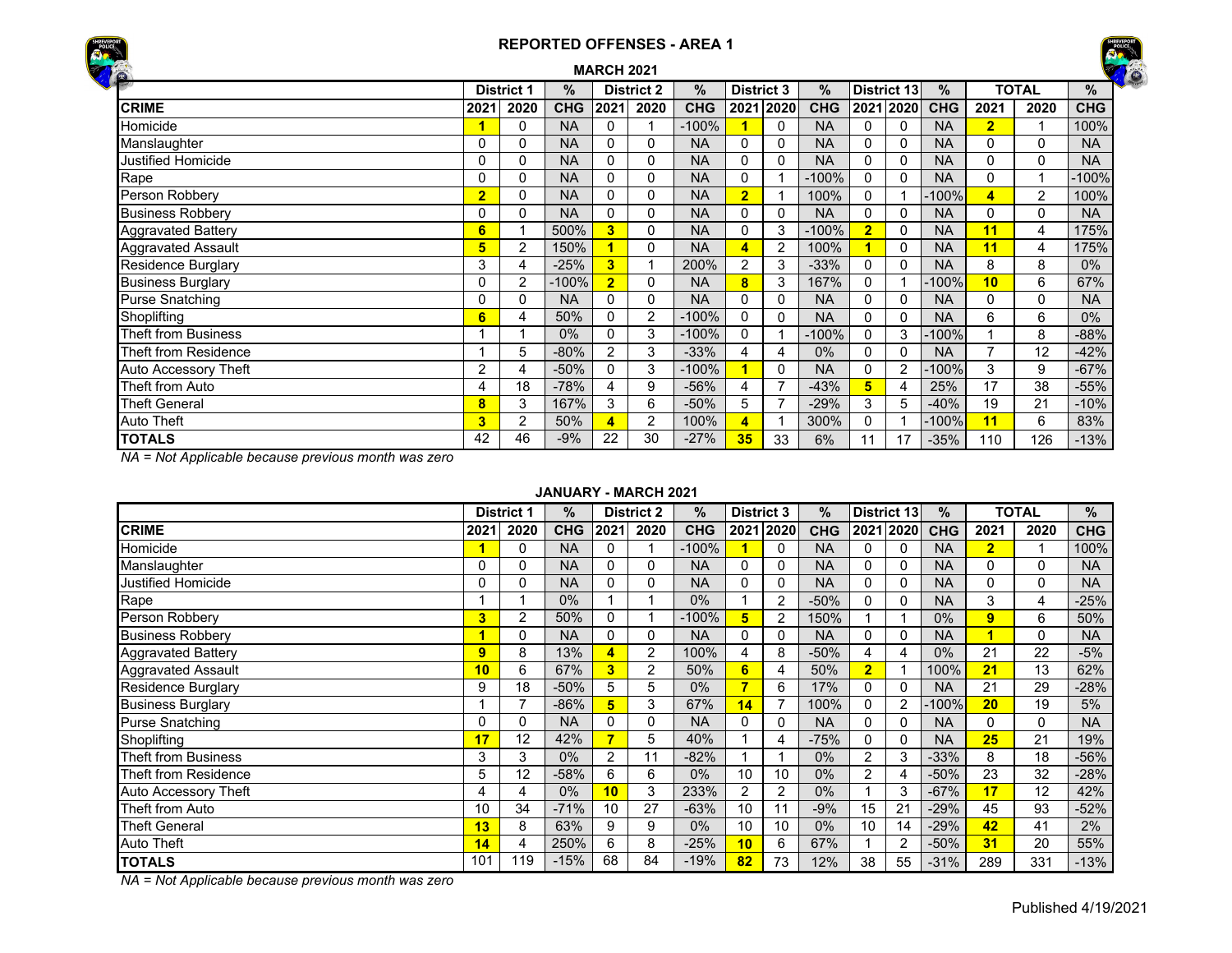



|                             |                | <b>District 4</b> | $\%$       |                | <b>District 5</b> | $\%$       | <b>District 6</b> |          | $\%$       |                | <b>TOTAL</b> | %          |
|-----------------------------|----------------|-------------------|------------|----------------|-------------------|------------|-------------------|----------|------------|----------------|--------------|------------|
| <b>CRIME</b>                | 2021           | 2020              | <b>CHG</b> | 2021           | 2020              | <b>CHG</b> | 2021              | 2020     | <b>CHG</b> | 2021           | 2020         | <b>CHG</b> |
| Homicide                    | 1              | 0                 | <b>NA</b>  | 1              | 0                 | <b>NA</b>  | 0                 | 0        | <b>NA</b>  | $\overline{2}$ | 0            | <b>NA</b>  |
| Manslaughter                | $\Omega$       | $\Omega$          | <b>NA</b>  | 0              | 0                 | <b>NA</b>  | $\Omega$          | 0        | <b>NA</b>  | 0              |              | <b>NA</b>  |
| <b>Justified Homicide</b>   | 0              | $\Omega$          | <b>NA</b>  | 0              | 0                 | <b>NA</b>  | $\Omega$          | $\Omega$ | <b>NA</b>  | 0              |              | <b>NA</b>  |
| Rape                        |                | 2                 | $-50%$     | 1              | 1                 | 0%         |                   | 2        | $-50%$     | 3              | 5            | $-40%$     |
| Person Robbery              | $\mathbf{0}$   | 0                 | <b>NA</b>  | 0              | 0                 | <b>NA</b>  |                   | 1        | $0\%$      |                |              | $0\%$      |
| <b>Business Robbery</b>     | $\mathbf{0}$   | 0                 | <b>NA</b>  | 0              | 1                 | $-100%$    | $\Omega$          | 0        | <b>NA</b>  | 0              |              | $-100%$    |
| <b>Aggravated Battery</b>   | 8              | 3                 | 167%       | $\overline{2}$ | 1                 | 100%       | 5                 | 1        | 400%       | 15             | 5            | 200%       |
| <b>Aggravated Assault</b>   | 3              | $\overline{c}$    | 50%        | 5              | 5                 | 0%         | 4                 | 3        | 33%        | 12             | 10           | 20%        |
| <b>Residence Burglary</b>   | 10             | 11                | $-9%$      | 10             | 5                 | 100%       | 6                 | 7        | $-14%$     | 26             | 23           | 13%        |
| <b>Business Burglary</b>    | 4              | 0                 | <b>NA</b>  | 1              | 4                 | $-75%$     | 1                 | 0        | <b>NA</b>  | 6              | 4            | 50%        |
| <b>Purse Snatching</b>      | 1              | 0                 | <b>NA</b>  | 0              | 0                 | <b>NA</b>  | $\Omega$          | $\Omega$ | <b>NA</b>  | 1              | 0            | <b>NA</b>  |
| Shoplifting                 | 4              | 8                 | $-50%$     | 13             | 23                | $-43%$     | 20                | 22       | $-9%$      | 37             | 53           | $-30%$     |
| <b>Theft from Business</b>  | $\overline{2}$ | 1                 | 100%       | 1              | 1                 | 0%         | 6                 | 4        | 50%        | 9              | 6            | 50%        |
| Theft from Residence        | $\overline{7}$ | 12                | $-42%$     | 10             | 13                | $-23%$     | 2                 | 9        | $-78%$     | 19             | 34           | $-44%$     |
| <b>Auto Accessory Theft</b> | 3              | 3                 | 0%         | 3              | 9                 | $-67%$     |                   | 1        | $0\%$      | 7              | 13           | $-46%$     |
| Theft from Auto             | 9              | 4                 | 125%       | 23             | 17                | 35%        | 6                 | 7        | $-14%$     | 38             | 28           | 36%        |
| <b>Theft General</b>        | 7              | 3                 | 133%       | 6              | 6                 | 0%         | 7                 | 9        | $-22%$     | 20             | 18           | 11%        |
| <b>Auto Theft</b>           | 13             | 2                 | 550%       | 12             | 6                 | 100%       | $\overline{2}$    | 5        | $-60%$     | 27             | 13           | 108%       |
| <b>TOTALS</b>               | 73             | 51                | 43%        | 88             | 92                | $-4%$      | 62                | 71       | $-13%$     | 223            | 214          | 4%         |

*NA = Not Applicable because previous month was zero*

#### **JANUARY - MARCH 2021**

|                             |                | <b>District 4</b> | $\frac{9}{6}$ |                         | <b>District 5</b> | $\frac{9}{6}$ | <b>District 6</b> |                | $\%$       |                         | <b>TOTAL</b>   | %          |
|-----------------------------|----------------|-------------------|---------------|-------------------------|-------------------|---------------|-------------------|----------------|------------|-------------------------|----------------|------------|
| <b>CRIME</b>                | 2021           | 2020              | <b>CHG</b>    | 2021                    | 2020              | <b>CHG</b>    | 2021              | 2020           | <b>CHG</b> | 2021                    | 2020           | <b>CHG</b> |
| Homicide                    | $\overline{2}$ | 1                 | 100%          | $\overline{\mathbf{3}}$ |                   | 200%          | 0                 | 0              | <b>NA</b>  | 5                       | $\overline{2}$ | 150%       |
| Manslaughter                | 0              | $\Omega$          | <b>NA</b>     | $\Omega$                | 0                 | <b>NA</b>     | 0                 | $\Omega$       | <b>NA</b>  | 0                       | $\Omega$       | <b>NA</b>  |
| Justified Homicide          | 0              | 0                 | <b>NA</b>     | $\Omega$                | 0                 | <b>NA</b>     | 0                 | 0              | <b>NA</b>  | 0                       | $\Omega$       | <b>NA</b>  |
| Rape                        | 3              | 4                 | $-25%$        | 3                       | 3                 | $0\%$         | 2                 | $\overline{2}$ | $0\%$      | 8                       | 9              | $-11%$     |
| Person Robbery              |                | 3                 | $-67%$        | 3                       | 3                 | $0\%$         | $\overline{2}$    | 3              | $-33%$     | 6                       | 9              | $-33%$     |
| <b>Business Robbery</b>     | 1              | 0                 | <b>NA</b>     | 3                       | 3                 | $0\%$         | $\Omega$          | $\Omega$       | <b>NA</b>  | $\overline{\mathbf{4}}$ | 3              | 33%        |
| <b>Aggravated Battery</b>   | 11             | 11                | $0\%$         | 10                      | 4                 | 150%          | 12                | 2              | 500%       | 33                      | 17             | 94%        |
| <b>Aggravated Assault</b>   | 11             | 10                | 10%           | 19                      | 10                | 90%           | 12                |                | 71%        | 42                      | 27             | 56%        |
| <b>Residence Burglary</b>   | 25             | 26                | $-4%$         | 44                      | 43                | 2%            | 11                | 16             | $-31%$     | 80                      | 85             | $-6%$      |
| <b>Business Burglary</b>    | 13             | 6                 | 117%          | 5                       | 8                 | $-38%$        | 5                 | 6              | $-17%$     | 23                      | 20             | 15%        |
| <b>Purse Snatching</b>      | 1              | 0                 | <b>NA</b>     | 0                       | 0                 | <b>NA</b>     | $\Omega$          | $\Omega$       | <b>NA</b>  | 1                       | $\Omega$       | <b>NA</b>  |
| Shoplifting                 | 13             | 43                | $-70%$        | 50                      | 77                | $-35%$        | 73                | 83             | $-12%$     | 136                     | 203            | $-33%$     |
| <b>Theft from Business</b>  | 4              | 6                 | $-33%$        | 10                      | 11                | $-9%$         | 10                | 10             | 0%         | 24                      | 27             | $-11%$     |
| <b>Theft from Residence</b> | 23             | 28                | $-18%$        | 37                      | 46                | $-20%$        | 17                | 25             | $-32%$     | 77                      | 99             | $-22%$     |
| Auto Accessory Theft        | 4              | 13                | $-69%$        | 10                      | 16                | $-38%$        | 15                | 6              | 150%       | 29                      | 35             | $-17%$     |
| Theft from Auto             | 27             | 37                | $-27%$        | 73                      | 106               | $-31%$        | 42                | 47             | $-11%$     | 142                     | 190            | $-25%$     |
| <b>Theft General</b>        | 17             | 19                | $-11%$        | 24                      | 30                | $-20%$        | 18                | 25             | $-28%$     | 59                      | 74             | $-20%$     |
| <b>Auto Theft</b>           | 29             | 13                | 123%          | 25                      | 29                | $-14%$        | 11                | 9              | 22%        | 65                      | 51             | 27%        |
| <b>TOTALS</b>               | 185            | 220               | $-16%$        | 319                     | 390               | $-18%$        | 230               | 241            | $-5%$      | 734                     | 851            | $-14%$     |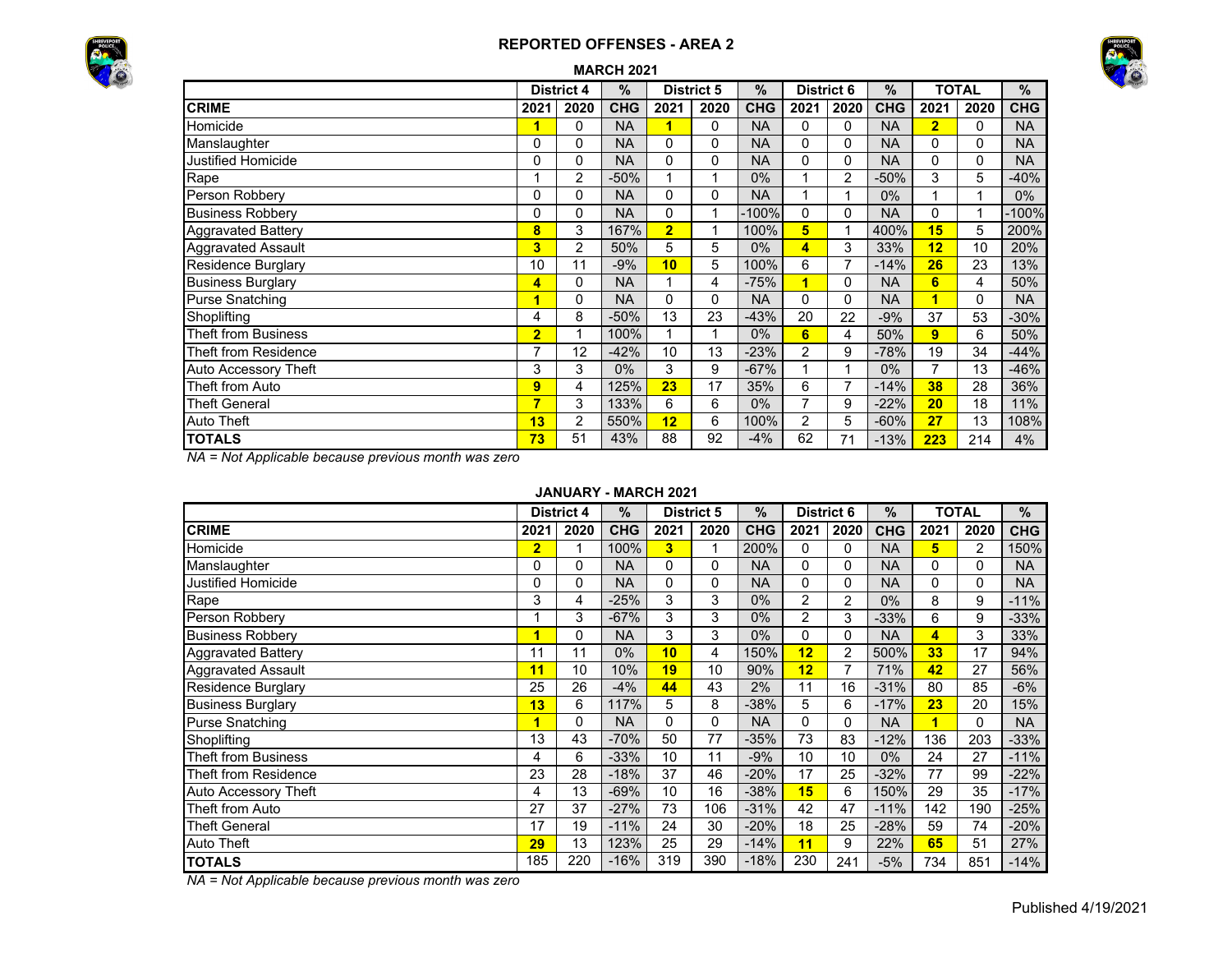



|                            |                | <b>MARCH 2021</b> |            |                |                   |               |                         |                   |            |                 |              |            |  |  |  |  |
|----------------------------|----------------|-------------------|------------|----------------|-------------------|---------------|-------------------------|-------------------|------------|-----------------|--------------|------------|--|--|--|--|
|                            |                | <b>District 7</b> | $\%$       |                | <b>District 8</b> | $\frac{0}{0}$ |                         | <b>District 9</b> | $\%$       |                 | <b>TOTAL</b> | %          |  |  |  |  |
| <b>CRIME</b>               | 2021           | 2020              | <b>CHG</b> |                | 2021 2020         | <b>CHG</b>    | 2021                    | 2020              | <b>CHG</b> | 2021            | 2020         | <b>CHG</b> |  |  |  |  |
| Homicide                   | $\overline{2}$ | 0                 | <b>NA</b>  | $\overline{2}$ | 0                 | <b>NA</b>     | $\Omega$                | 0                 | <b>NA</b>  | 4               | 0            | <b>NA</b>  |  |  |  |  |
| Manslaughter               | 0              | 0                 | <b>NA</b>  | 0              | 0                 | <b>NA</b>     | 0                       | 0                 | <b>NA</b>  | 0               | 0            | <b>NA</b>  |  |  |  |  |
| Justified Homicide         | 0              | 0                 | <b>NA</b>  | 0              | $\Omega$          | <b>NA</b>     | $\Omega$                | $\Omega$          | <b>NA</b>  | 0               | 0            | <b>NA</b>  |  |  |  |  |
| Rape                       | 0              | 4                 | $-100%$    | 0              | $\overline{2}$    | $-100%$       | 0                       | 0                 | <b>NA</b>  | 0               | 6            | -100%      |  |  |  |  |
| Person Robbery             | 3              | 4                 | $-25%$     |                | 0                 | <b>NA</b>     | 0                       |                   | $-100%$    | 4               | 5            | $-20%$     |  |  |  |  |
| <b>Business Robbery</b>    | 0              | 0                 | <b>NA</b>  | 0              |                   | $-100%$       |                         |                   | $0\%$      |                 | 2            | $-50%$     |  |  |  |  |
| <b>Aggravated Battery</b>  | 5              | 0                 | <b>NA</b>  | 5              | 3                 | 67%           |                         |                   | $0\%$      | 11              | 4            | 175%       |  |  |  |  |
| <b>Aggravated Assault</b>  | 3              | 6                 | $-50%$     | 5              | 3                 | 67%           | 6                       | 6                 | $0\%$      | 14              | 15           | $-7%$      |  |  |  |  |
| <b>Residence Burglary</b>  | 8              | 11                | $-27%$     | 5              | 8                 | $-38%$        | 8                       | 5                 | 60%        | 21              | 24           | $-13%$     |  |  |  |  |
| <b>Business Burglary</b>   | 0              | 0                 | <b>NA</b>  | 0              | $\Omega$          | <b>NA</b>     | $\overline{\mathbf{A}}$ | 3                 | 33%        | 4               | 3            | 33%        |  |  |  |  |
| Purse Snatching            | 0              | 0                 | <b>NA</b>  | $\mathbf{0}$   |                   | $-100%$       | $\Omega$                | 0                 | <b>NA</b>  | 0               |              | $-100%$    |  |  |  |  |
| Shoplifting                | 3              | 17                | $-82%$     | 2              | 8                 | $-75%$        | 4                       | 35                | $-89%$     | 9               | 60           | $-85%$     |  |  |  |  |
| <b>Theft from Business</b> | $\overline{2}$ | 3                 | $-33%$     | $\overline{2}$ | 0                 | <b>NA</b>     | 5                       | $\overline{2}$    | 150%       | 9               | 5            | 80%        |  |  |  |  |
| Theft from Residence       | 10             | 10                | $0\%$      | 11             | $\overline{2}$    | 450%          | 9                       | 8                 | 13%        | 30 <sub>2</sub> | 20           | 50%        |  |  |  |  |
| Auto Accessory Theft       | 3              | 3                 | $0\%$      | 4              | 3                 | 33%           | 5                       | 2                 | 150%       | 12              | 8            | 50%        |  |  |  |  |
| Theft from Auto            | 11             | 2                 | 450%       | 8              | 4                 | 100%          | 20                      | 6                 | 233%       | 39              | 12           | 225%       |  |  |  |  |
| <b>Theft General</b>       | 3              |                   | $-57%$     | 5              | 4                 | 25%           | 12                      | 6                 | 100%       | 20              | 17           | 18%        |  |  |  |  |
| Auto Theft                 | 3              | 0                 | <b>NA</b>  | 9              | 4                 | 125%          | 5                       | 4                 | 25%        | 17              | 8            | 113%       |  |  |  |  |
| <b>TOTALS</b>              | 56             | 67                | $-16%$     | 59             | 43                | 37%           | 80                      | 80                | $0\%$      | <b>195</b>      | 190          | 3%         |  |  |  |  |

*NA = Not Applicable because previous month was zero*

### **JANUARY - MARCH 2021**

|                           | <b>District 7</b> |      | $\%$       |                | <b>District 8</b> | %          |                 | <b>District 9</b> | $\%$       |          | <b>TOTAL</b> | %          |
|---------------------------|-------------------|------|------------|----------------|-------------------|------------|-----------------|-------------------|------------|----------|--------------|------------|
| <b>CRIME</b>              | 2021              | 2020 | <b>CHG</b> |                | 2021 2020         | <b>CHG</b> | 2021            | 2020              | <b>CHG</b> | 2021     | 2020         | <b>CHG</b> |
| Homicide                  | 4                 | 2    | 100%       | 4              |                   | 300%       |                 |                   | $0\%$      | 9        | 4            | 125%       |
| Manslaughter              |                   | 0    | <b>NA</b>  | 0              |                   | $-100%$    | 0               | $\Omega$          | <b>NA</b>  | 0        |              | $-100%$    |
| <b>Justified Homicide</b> |                   | 0    | <b>NA</b>  | $\Omega$       | 0                 | <b>NA</b>  | 0               | 0                 | <b>NA</b>  | 0        | 0            | <b>NA</b>  |
| Rape                      | 2                 | 6    | $-67%$     | $\overline{2}$ | 3                 | $-33%$     | 5               | 2                 | 150%       | 9        | 11           | $-18%$     |
| Person Robbery            | 6                 | 6    | $0\%$      | 8              | 2                 | 300%       | 4               | 3                 | 33%        | 18       | 11           | 64%        |
| <b>Business Robberv</b>   |                   |      | $-100%$    | 3              |                   | 200%       | 5               | 1                 | 400%       | 8        | 3            | 167%       |
| <b>Aggravated Battery</b> | 18                | 9    | 100%       | 10             | 9                 | 11%        | 3               | 5                 | $-40%$     | 31       | 23           | 35%        |
| Aggravated Assault        | 14                | 20   | $-30%$     | 17             | 14                | 21%        | 13              | 11                | 18%        | 44       | 45           | $-2%$      |
| <b>Residence Burglary</b> | 20                | 23   | $-13%$     | 14             | 24                | $-42%$     | 18              | 17                | 6%         | 52       | 64           | $-19%$     |
| <b>Business Burglary</b>  | 3                 |      | 200%       | 3              | 10                | $-70%$     | 9               | $\overline{7}$    | 29%        | 15       | 18           | $-17%$     |
| <b>Purse Snatching</b>    |                   | 0    | <b>NA</b>  | $\Omega$       |                   | $-100%$    | 0               | $\Omega$          | <b>NA</b>  | $\Omega$ |              | $-100%$    |
| Shoplifting               | 9                 | 37   | $-76%$     | 5              | 21                | $-76%$     | 35              | 63                | $-44%$     | 49       | 121          | $-60%$     |
| Theft from Business       | 2                 | 3    | $-33%$     | 4              | 2                 | 100%       | 8               | 3                 | 167%       | 14       | 8            | 75%        |
| Theft from Residence      | 20                | 26   | $-23%$     | 25             | 16                | 56%        | 23              | 25                | $-8%$      | 68       | 67           | 1%         |
| Auto Accessory Theft      |                   | 9    | $-22%$     | 8              | 14                | $-43%$     | 16              | $\overline{7}$    | 129%       | 31       | 30           | 3%         |
| Theft from Auto           | 26                | 24   | 8%         | 27             | 28                | $-4%$      | 80              | 64                | 25%        | 133      | 116          | 15%        |
| <b>Theft General</b>      |                   | 15   | $-53%$     | 12             | 17                | $-29%$     | 30 <sub>2</sub> | 20                | 50%        | 49       | 52           | $-6%$      |
| <b>Auto Theft</b>         | $\overline{9}$    | 3    | 200%       | 18             | 12                | 50%        | 18              | 17                | 6%         | 45       | 32           | 41%        |
| <b>TOTALS</b>             | 147               | 185  | $-21%$     | 160            | 176               | $-9%$      | 268             | 246               | 9%         | 575      | 607          | $-5%$      |